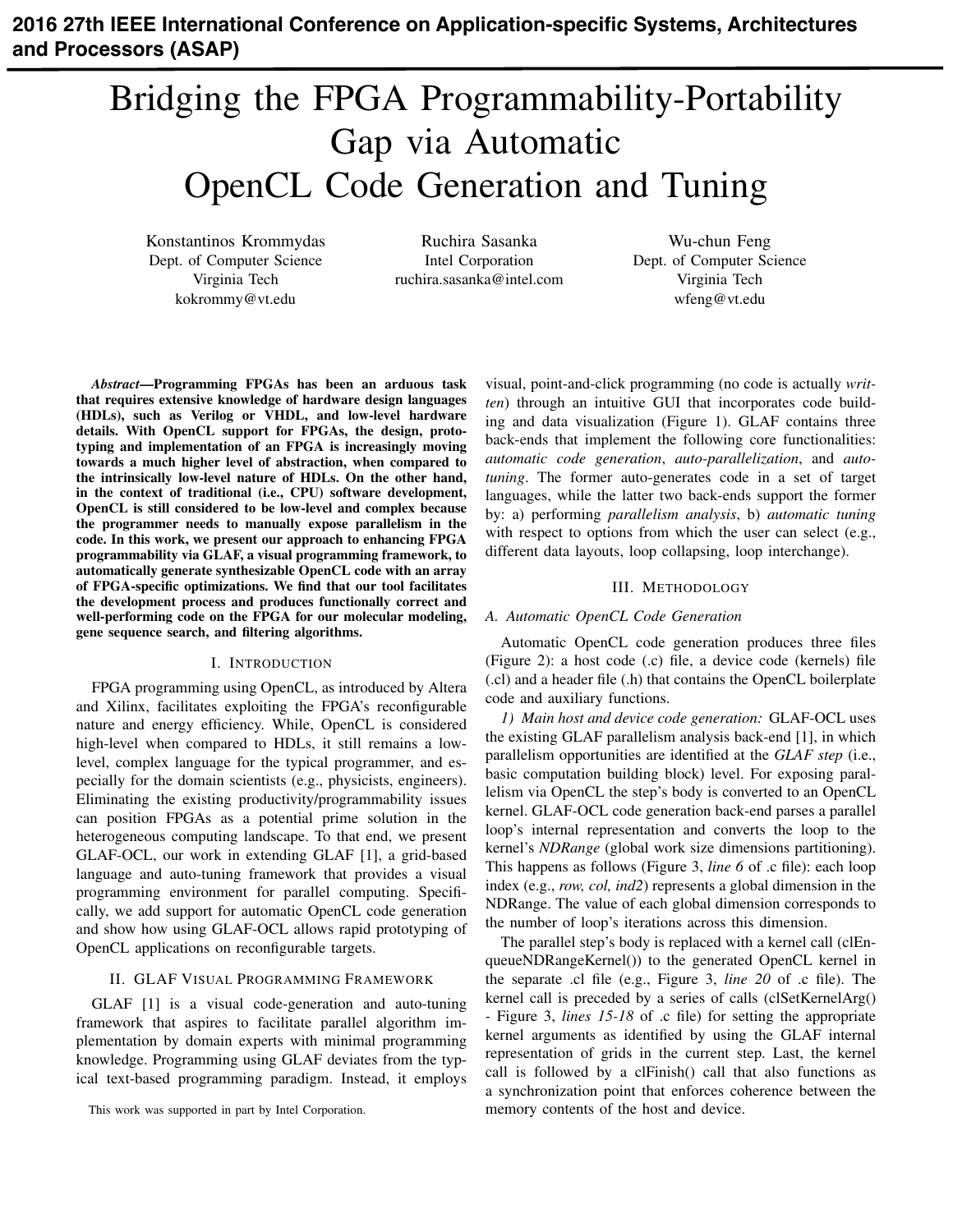

Fig. 1: GLAF Graphical User Interface.

As far as device code is concerned (.cl file), *kernel functions* and *device functions* are generated along with their parameters (in the form of *global* pointers for dynamically allocated memory or as scalar variables). Data parallelism in kernel functions (as per the OpenCL SPMD paradigm) is achieved by accessing different memory locations based on the combination of work-group/work-item IDs (Figure 3, *lines 5-7* of .cl file). Obtaining the index for each dimension takes into account the *start* and *step* values for each index variable of the original loop that is being encapsulated in the OpenCL kernel (star-annotated lines in Figure 3).

*2) Host/device memory considerations:* In OpenCL, when the host and device (e.g., CPU and FPGA) have separate memory address spaces, memory needs to be allocated in both. GLAF-OCL parses a step's grid objects' internal representation (name, size, data type, etc.) and automatically generates appropriate code for declaring and allocating space for cl mem device-side buffers and passes them as needed to the kernel code.

As execution alternates between host and device, data is transferred between the two. GLAF-OCL generates the code (in the form of wrapper functions - e.g., *h2d tran()*, Figure 3, *lines 12-13* of .c file) that is responsible for host-to-device and device-to-host data transfers, ensuring data coherence across host and device memory spaces, and elimination of redundant data transfers. The above scheme is implemented by tracking allocation and read/write accesses to the non-scalar grids in host and device code and by performing appropriate checks at run-time before each GLAF step.

*3) Data linearization:* Disjoint memory spaces in an OpenCL execution scenario (e.g., CPU host/FPGA device) impose inherent limitations to passing structs that include pointer elements to a kernel. This kind of structs needs to undergo linearization/marshaling, i.e., a struct declaration needs to be expanded as multiple declarations of arrays/pointers of the respective type on the host-side and corresponding declarations need to take place for the device-side (cl mem



Fig. 2: GLAF-OCL Development Workflow.

buffers). Initialization of the latter may be needed. All the above procedures, as well as parameter passing and struct element accesses are automatically handled by GLAF-OCL.

*4) Boilerplate OpenCL code:* Every OpenCL program requires an initialization and finalization procedure that, among others, selects the required OpenCL platform and OpenCL device, and initializes/finalizes various OpenCL objects (e.g., program, command queue(s)). GLAF-OCL obviates the need for programmers to familiarize themselves with the aforementioned procedure by auto-generating the appropriate boilerplate code. Last, GLAF-OCL provides wrapper functions for memory allocation that enforce the alignment requirements of Altera OpenCL, as well as data transfers (III-A2).

# *B. Generation of Optimized Code for Altera FPGAs*

GLAF-OCL performs certain FPGA-specific code optimizations and renders code amenable for further optimizations by the Altera Offline Compiler (AOC). Here, we describe such optimizations, while in Section IV we provide examples and discuss the effect of the most important ones.

Single Work-Item (SWI) Kernels: In Section III-A, we describe how GLAF-OCL generates device code in the form of *NDRange kernel* (i.e., multiple work-groups and work-items). In FPGAs, constructing a kernel as a *SWI kernel* (equivalent to an OpenCL *task*) may be a more appropriate paradigm. This method utilizes *loop pipelining* and can enable further optimizations that are not applicable (or beneficial) with NDRange. With SWI kernel code generation the generated host code defines a single-dimension, single-item *globalWork-Size[]* array. On the device code the kernel contains the loop itself (i.e., the parallel loop that was previously converted to NDRange) and the *get global id()* calls are omitted. AOC identifies the kernel as a SWI kernel and attempts to infer a loop pipeline.

Initiation Interval (II) Reduction: SWI kernel compilation with AOC yields an optimization report that informs whether pipelined execution was inferred, what the *initiation*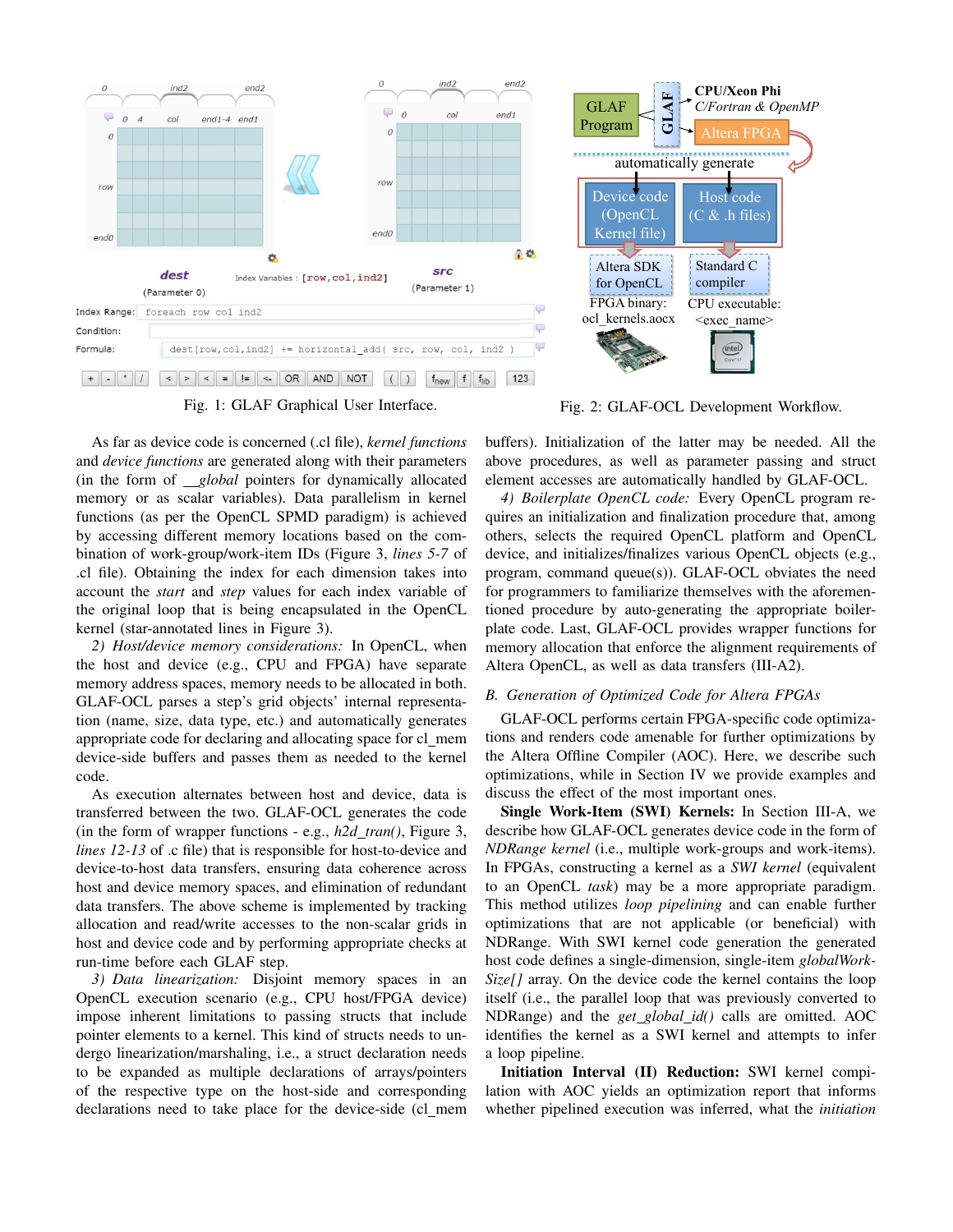

Fig. 3: GLAF-OCL Auto-Generated Code.

*interval* between successive loop iterations is and, if possible, the reason. In GLAF-OCL SWI execution for parallelizable loops leads to successful pipeline inference. In certain cases, however, II may be high. While, the range of such cases is too broad to conclusively address, we show how GLAF-OCL can automate *loop relaxation* [2]. These optimizations can drastically reduce or eliminate II for *reduction* operations within a SWI kernel. An example is shown in Figure 4. GLAF parallelism analysis back-end identifies reductions and stores the reduction variable and operation in its internal representation. After compiling code, parsing the optimization report reveals the II value and whether it is reduction-induced.

```
float sum = 0:
  for (i = 0; i < N; i++) {
       sum += A[i];
} 
4 
  resultlidx1 = sum:
                            float sum_copies[M]; 
1 
                              for (i = 0; i < M; i++) {
                                   sum copies[i] = 0;
                              } 
                              for (i = 0; i < N; i++) {
                                  float cur = sum\_copies[M-1] + A[i]; #pragma unroll M-1 
                                   for (j = M-1; j > 0; j-) {
                                        sum_copies[j] = sum_copies[j-1]; 
                                   } 
                                   sum_copies[0] = cur;
                           } 
12 
                              #pragma unroll M 
                           for (i = 0; i < M; i++) { 
14 
                                    sum += sum_copies[i]; 
                           } 
16 
                           17 result[idx] = sum;2 
                           3 
                           4 
                            5 
                           6 
                           7 
                           8 
                           9 
                          10 
                          11 
                          13 
                          15 
    a) Original Code b) Code after II Reduction
```
Fig. 4: Initiation Interval (II) Optimization.

In this case, GLAF-OCL can automatically generate *M* copies of the reduction variable (line 1, Figure 4b), and code (lines 2- 4) for initialization of this variable according to the reduction operation (e.g., zero for addition). The main computational loop now is transformed to a temporary variable in which we store the reduction operation on the last reduction variable copy (line 6), a loop that shifts all copies by one position (lines 7-10), and code for storing the temporary variable to the first copy (line 11). Finally, code for reduction on the reduction variable copies is generated outside the reduction loop (lines 13-16) and the result is assigned to the original reduction variable (line 17). This method relaxes the dependencies and reduces II. The key change according to the problem at hand lies on substituting A[i] with the corresponding computation of the reduction at hand. The number of copies M is the important factor in reducing II. Different values can be attempted manually (by changing a simple *#define*) or automatically through a script in a feedback loop with AOC compilation and optimization report parsing.

Shift Register Inference: *Sliding window* computation [3] is a common pattern (e.g., filters) that can benefit from a SWI kernel design. This pattern includes a loop that accesses a fixed number of contiguous locations in an array shifted by one position per iteration. Such sliding-window memory access patterns can benefit from using *shift registers*. For AOC to infer a shift register implementation, code has to be written in a certain, counter-intuitive from a software development standpoint, way. The resulting implementation is very similar to the method used for enhancing II in SWI kernels: declaration and initialization of the shift register to a zero value, a fully unrolled shifting loop that includes shifting contents across neighboring elements except to the first (or last) that gets its value from the original input array. Last step entails replacing the original input array accesses with shift register accesses. Since sliding-window algorithms have a fixed number of iterations (usually small) the above optimization is coupled with full loop unrolling. What is challenging, and currently limiting its practical implementa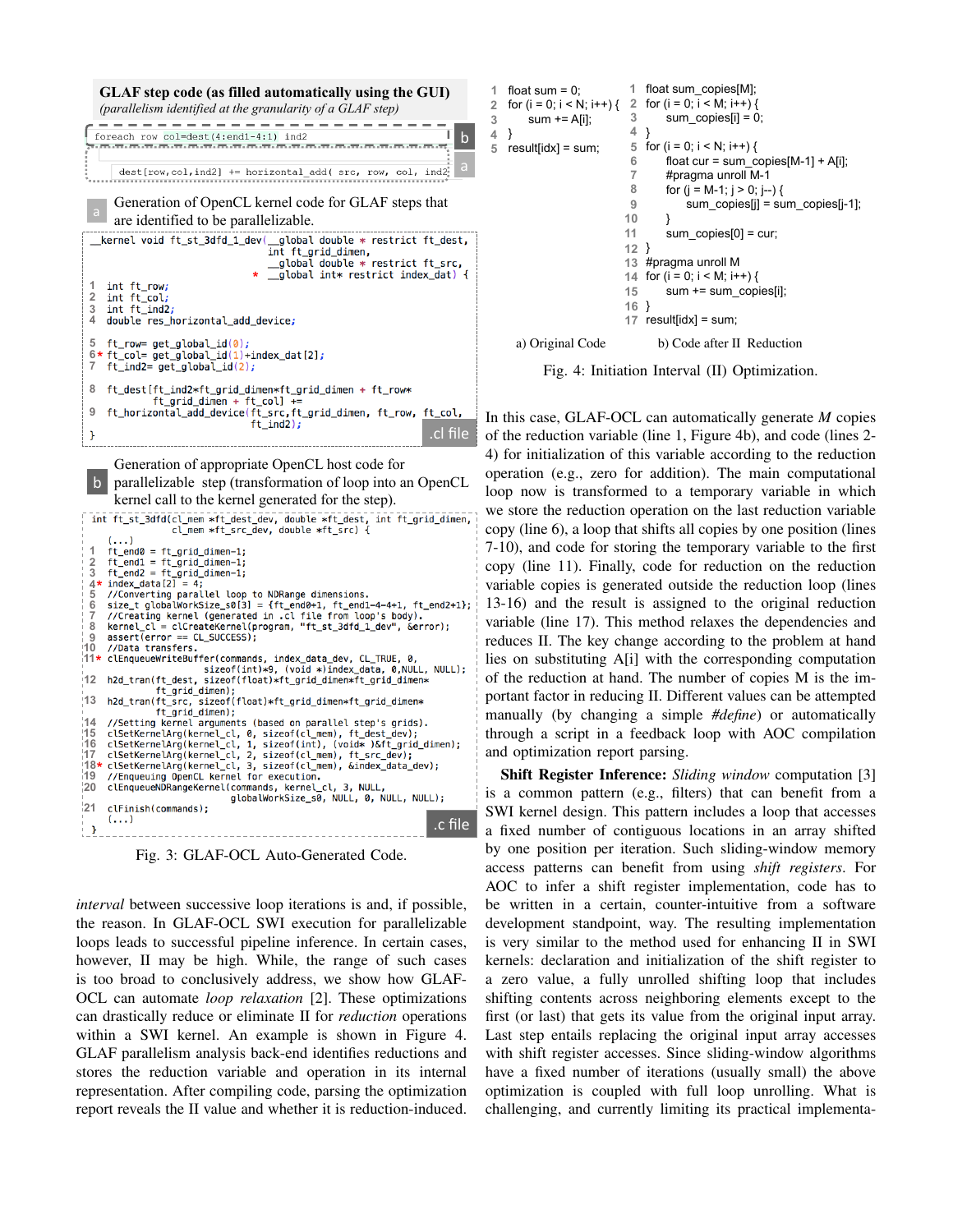tion within GLAF-OCL, is automatically identifying slidingwindow patterns in applications. We see two examples in more detail in Section IV.

Kernel Vectorization (SIMD) /Multiple Compute Units (CU): *Kernel vectorization* enables work-items (in NDRange kernels) to execute in a SIMD-like fashion. A desirable potential side effect of kernel vectorization is static memory coalescing automatically performed by AOC. *Compute Unit replication* refers to generating multiple copies of a CU for a kernel, at the cost of increased global memory traffic. Generally, between the two, kernel vectorization is more efficient resource-usage-wise, but the trade-offs may not always be straightforward. GLAF-OCL can generate multiple code implementations to be compiled and evaluated by annotating a kernel with the corresponding attributes ( *attribute* ): *num simd work items(N)* for kernel vectorization with vectors of length *N*, and *num compute units(N)* for *N* compute units.

Restrict Clause: Visual programming via GLAF entirely hides the concept of pointers from users and *aliasing* issues are de facto not applicable. As such, all pointers in auto-generated code are further annotated with the *restrict* keyword in the function header (see kernel header in Figure 3). This eliminates unnecessary assumed memory dependencies and leads to more efficient designs, both in terms of area and performance.

Constant cache memory: Declaring kernel pointers for data that are read-only throughout kernel execution as *constant* enables loading into an on-chip cache optimized for hit performance. In GLAF-OCL we can keep track of read-only grids in a kernel (by conservatively analyzing the read/write locations in the code via the GLAF internal representation). If data can fit in cache (detectable for static grid sizes by inspecting the data type and dimension sizes elements of the grid object) the generated code for the corresponding kernel pointers is annotated as *constant*.

Memory Alignment: Aligned memory allocation of the host-side buffers enables direct memory access (DMA) transfers that can be considerably faster than data transfers between the host CPU and FPGA from/to unaligned memory. GLAF-OCL auto-generated code ensures that all memory allocations follow the board-specific alignment requirements. Specifically, instead of the default *malloc()* call in GLAF, GLAF-OCL generates *alignedMalloc()* calls in the host code and the implementation of this function in the header file (.h) that is effectively a wrapper of *posix memalign()*.

# IV. RESULTS

#### *A. Experimental Setup*

Hardware/Software: For the FPGA implementations we use a *Bittware S5-PCIe-HQ* board (S5PHQ-D8), based around a high-performance Altera Stratix V GS FPGA, with 16 GB of DDR3 SDRAM. The OpenCL kernel codes were compiled using Altera OpenCL SDK v14.2. For the CPU implementations we use a *Intel E5-2697* (Ivybridge) with 12 cores (24 threads), clocked at 2.7GHz, AVX support and 30MB of L3 cache. The CPU (parallel) implementations (in

TABLE I: Kernel Implementations.

| Implem.                                                     | <b>Type</b> | CUs | <b>SIMD</b>    | Const.             | Kernel |
|-------------------------------------------------------------|-------------|-----|----------------|--------------------|--------|
|                                                             |             |     |                | mem.               | Freq.  |
| NB <sub>0</sub>                                             | <b>NDR</b>  | 1   | 1              | N                  | 268.95 |
| NB1                                                         | <b>SWI</b>  | 1   | 1              | N                  | 280.58 |
| NB2                                                         | NDR         | 1   | 8              | N                  | 244.91 |
| NB <sub>3</sub>                                             | NDR         | 1   | 16             | N                  | 223.01 |
| NB4                                                         | NDR         | 2   | 16             | N                  | 190.73 |
| NB <sub>5</sub>                                             | NDR         | 3   | 16             | N                  | 193.19 |
| <b>NB6+</b>                                                 | <b>NDR</b>  | 1   | 1              | N                  | 215.33 |
| SS0                                                         | NDR         | 4   | $\overline{8}$ | $\overline{\rm N}$ | 183.95 |
| SS1                                                         | NDR         | 2   | 16             | N                  | 184.16 |
| SS2                                                         | NDR         | 1   | 1              | Y                  | 144.3  |
| SS3                                                         | NDR         | 6   | 16             | Y                  | 153.04 |
| $SS4\star$                                                  | NDR         | 1   | 8              | N                  | 186.7  |
| $SS5*$                                                      | SWI         | 1   | 1              | Y                  | 118.35 |
| FF <sub>0</sub>                                             | NDR         | 4   | 16             | Y                  | 183.89 |
| FF1                                                         | SWI         | 1   | 1              | Y                  | 262.61 |
| FF2                                                         | SWI         | 10  | 1              | Y                  | 195.65 |
| <b>FF3</b> <sup>+</sup>                                     | SWI         | 1   | 1              | Y                  | 191.97 |
| FF4t                                                        | SWI         | 10  |                | Y                  | 170.12 |
| $FF5*$                                                      | <b>SWI</b>  |     |                | Y                  | 188.46 |
| † Resource-driven optimized † Initiation interval reduction |             |     |                |                    |        |
| * Shift register inference $\star$ Inner loop unrolling     |             |     |                |                    |        |

NDR: NDRange SWI: Single work-item

C with OpenMP directives), as well as the host-side code of the OpenCL implementations, were compiled using gcc v.4.8.2 and run on a Debian host (kernel 3.2.46) with 64GB RAM.

Applications: We present our experiences and results for a set of example applications that span three different domains (physics, bioinformatics, signal processing) and that exhibit different types of parallelism: (a) Electrostatic surface potential calculation (NB): An n-body type of algorithm in which the electrostatic potential on a set of points near the surface of a biomolecule is calculated as a result of their interaction with a set of atoms within the biomolecule, (b) Gene Sequence search (SS): An algorithm that scores a given search DNA sequence against all parts of a reference DNA sequence, given a similarity scoring matrix, and returns the start index of the most similar sequence in the reference DNA, (c) Time-domain FIR filter (FF): A sliding-window algorithm that implements a set of FIR filters, where each filter's output is the convolution of its coefficients (complex number) and the input vector.

#### *B. Results and Analysis*

Figures 5a-5c show the execution time of OpenCL kernel implementations normalized to the corresponding execution time of the OpenMP-parallel CPU implementation. Both the CPU and FPGA implementations are generated by GLAF (in C) and GLAF-OCL (in OpenCL) to ensure a certain level of fairness of comparisons. We also show the FPGA resource utilization to obtain insights on the effect of various optimizations on it and trade-offs between resource utilization and performance. The characteristics of alternative implementations for each example application are outlined in Table I.

*1) Electrostatic surface potential calculation (NB):* NB is a highly parallel application and provides insight about the optimizations of kernel vectorization (SIMD), compute unit (CU) replication, NDRange (*NDR*) versus single work-item *SWI*, and the effectiveness or resource-driven optimizations by the Altera Offline Compiler (AOC).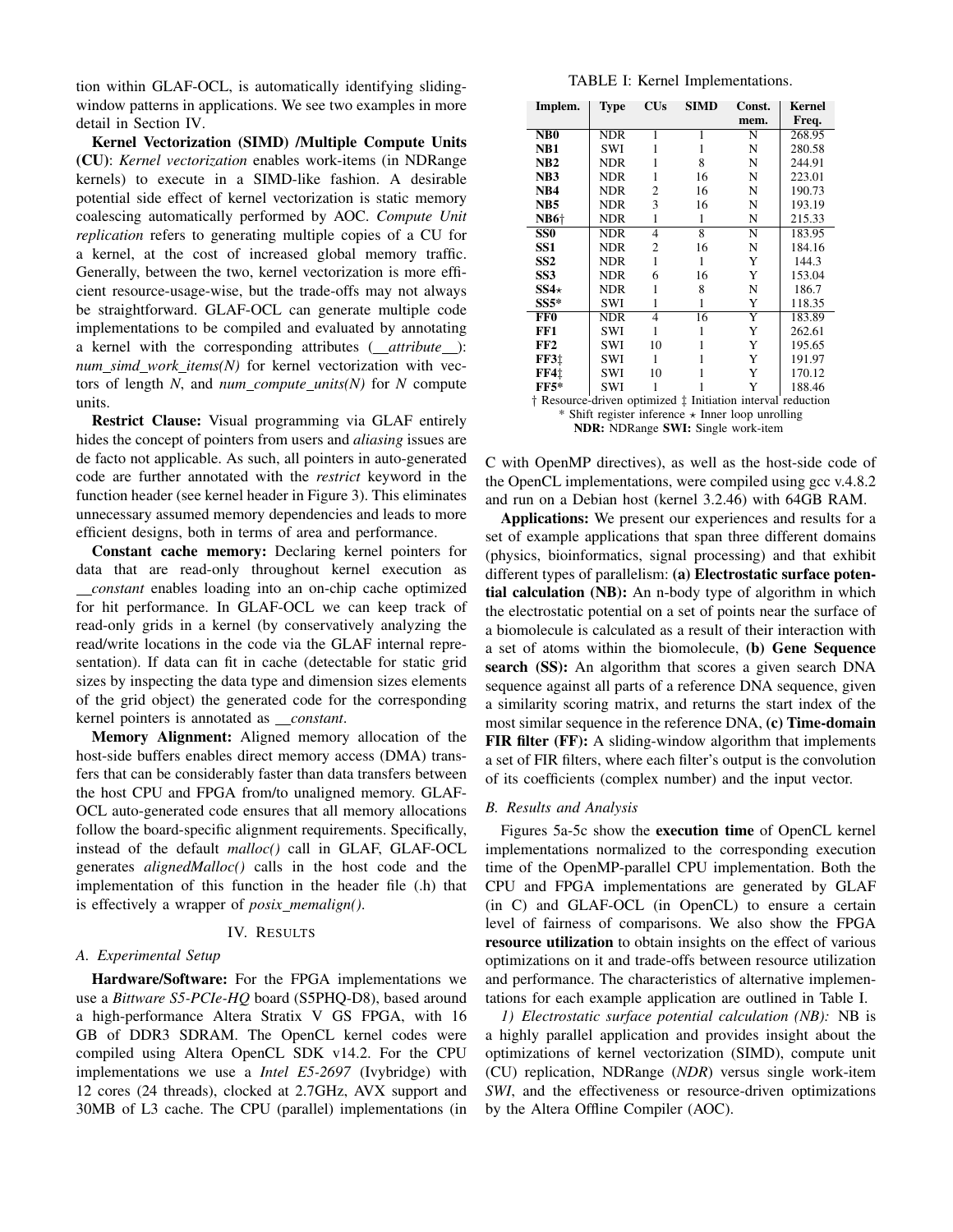As seen in Figure 5a, increasing SIMD lanes from 1 to 8 (NB0, NB2) and doubling SIMD from 8 to 16 (NB2, NB3) yields a 7.32- and 1.81-fold speed-up, respectively. With each doubling in SIMD vector length resource utilization increases by about 1.35x. Memory access patterns of NB make it amenable for kernel vectorization, as observed in the profiling data: memory accesses are coalesced and result to cache hits in over 99% of the time minimizing memoryrelated pipeline stalls below 4%. Increased SIMD length only leads to increase of the datapath of a CU (all SIMD lanes share control logic). CU replication case differs, as seen in NB3, NB4, NB5 (SIMD length kept constant): performance increases by a 1.68x when increasing the number of CUs from one to two, while tripling the number of CUs yields a 2.27x increase in performance. Increasing the number of CUs comes at the expense of increased global memory bandwidth across CUs and each doubling of CUs leads to an approximate doubling of resource utilization, too.

Comparing NDRange and SWI kernel, we observe (NB0, NB1) that performance and resource utilization are almost similar. This is expected, since both NDR and SWI kernels have no kernel vectorization or CU replication and are expressed via pipeline parallelism in FPGA hardware. In fact, the execution time ratio  $(t_{NBO}/t_{NB1})$  equals the inverse kernel frequencies ratio  $(f_{NB1}/f_{NB0})$ . As we see in other example applications (SS, FF), SWI can be beneficial over NDR after applying further optimizations that are not applicable in the NDR paradigm.

Last, NB5 and NB6 provide insight on the effectiveness of resource-driven optimization by AOC. Specifically, in NB6 we use this feature: AOC compiles a kernel with attributes (SIMD length, number of CUs, loop unrolling) based on estimated throughput derived using heuristics. In NB6, AOC identifies loop unrolling (by a factor of 32) to be the most beneficial optimization. Our (brute-force) choice (SIMD 16, CU 3), which provides a 1.2x speed-up over resource-driven optimization, indicates certain limitations of the latter.

*2) Gene sequence search (SS):* SS serves as an example of the trade-offs in combinations of SIMD length, number of CUs and loop unrolling, use of constant memory, as well as shift register inference in SWI implementations.

With respect to SIMD, CU and loop unrolling, we compare versions SS0, SS1, SS4 (Figure 5b) that yield an overall 32 way parallelism (e.g., SIMD 16 with 2 CUs, or SIMD 8 with 4 CUs). Using wider SIMD (SS1) requires less hardware resources than SS0 and SS4 and provides speed-up over SS0, as expected for similar reasons with NB (e.g., more efficient hardware, coalescing). In SS4, enforcing 4-way loop unrolling together with SIMD only illustrates that careless combination of SIMD and loop unrolling without taking memory access paterns into account can be detrimental for performance (high cache misses and lengthy pipeline stalls).

For small search sequences, when applicable (as in our case), use of constant cache memory may present a considerable advantage for an FPGA design, that is better resource utilization that may allow wider SIMD or more CUs to fit



(a) Electrostatic Surface Potential Calculation (NB).





Fig. 5: Results: Execution Time and FPGA Resource Utilization (lower is better)

in an FPGA (e.g., SS0 and SS1 versus SS3, Table I). In SS, due to the parallelization scheme and memory access pattern (i.e., each thread accesses contiguous parts of the reference sequence array shifted by one position) we may have an unfavorable partitioning of the problem to CUs. While the details of scheduling are transparent to the programmer, bandwidth efficiency (i.e., percentage of data acquired from global memory system that the kernel actually uses) is indicative of such an unfavorable partitioning (about 84% in SS3, 95% in SS0 and 99% in SS1). Notice that the bandwidth efficiency increases as the number of CUs decreases.

SS5 illustrates the SWI optimization that pertains to the sliding-window access pattern of the reference sequence array.